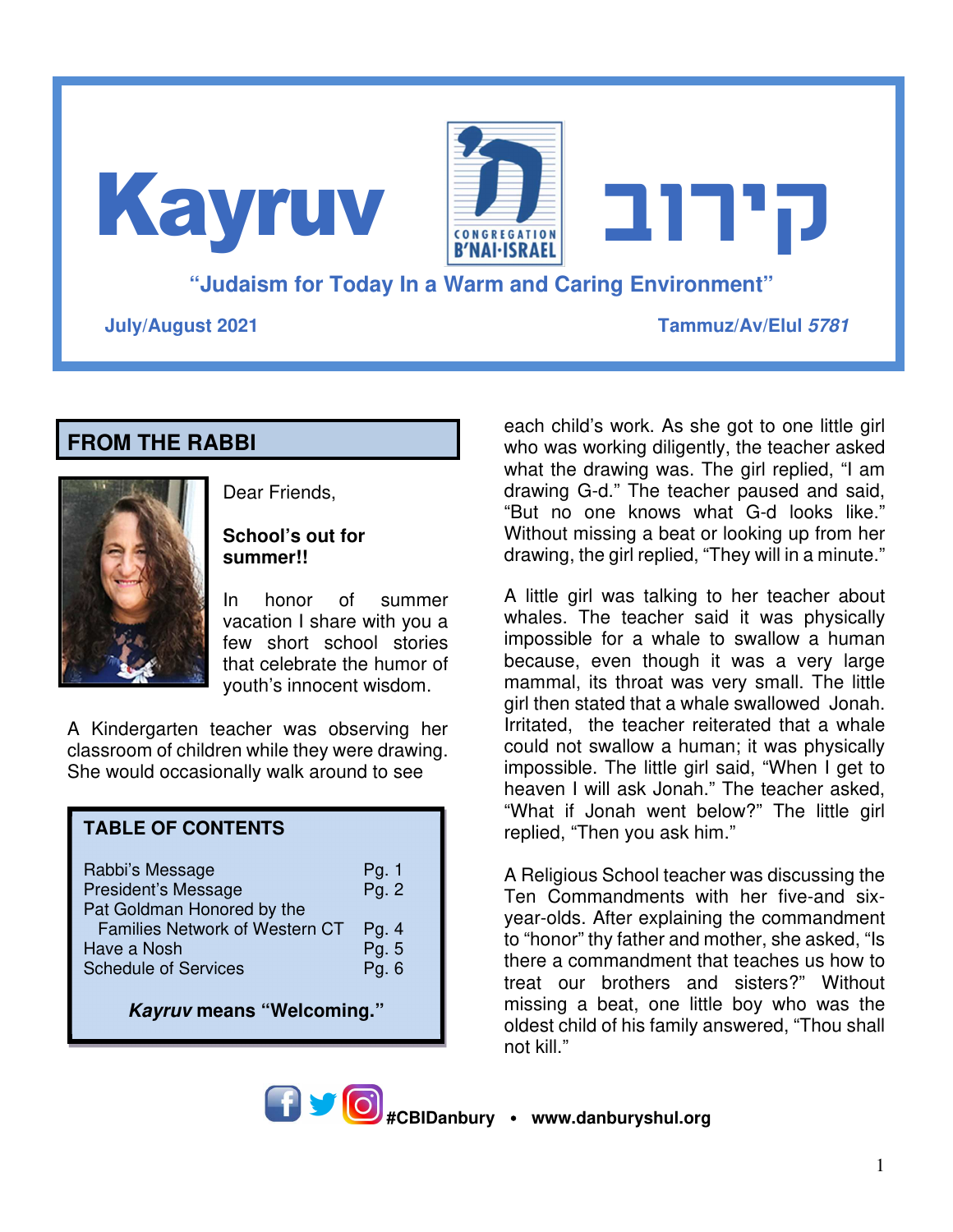The children were lined up in the cafeteria of a Jewish day school for lunch. At the head of the table was a large pile of apples. The rabbi made a note and posted it on the apple tray: "Take only ONE. G-d is watching." Moving further along the lunch line, at the other end of the table was a large pile of chocolate chip cookies. A child had written a note, "Take all you want. G-d is watching the apples."

May G-d watch over all your apples, and cookies and loved ones this summer!

A safe, and happy summer to all! Rabbi Rhonda Nebel

\*\***Watch your email at the end of August for the High Holiday schedule.**

# **RABBI'S OFFICE HOURS**

Rabbi Nebel invites you to meet with her and will be available any day except Wednesday and Shabbat. Please contact her at cbi193clap@gmail.com



### **FROM THE PRESIDENT**

A little background: I grew up in Williamsburg, Brooklyn. I went to high school in the Bronx where I met my husband, Barry. After graduating from SUNY-Downstate, I worked in



a microbiology lab identifying bacteria and other microorganisms. LOVED that work!!!

In 1979, Barry's job with the Singer Company offered us an opportunity to move north and we landed in Bethel where we raised our two boys.

We came to CBI about 15 years ago.

Dear Friends:

We are entering uncharted territory. I just had to say that; I hear it on the news all the time. It's kind of exciting, thrilling, but scary at the same time. Sort of like riding a roller coaster in Coney Island.

Anyway, The C-word, which plagued us all of last year, still hovers about in old and new forms. So we remain vigilant. As you've heard, The House Committee and the Ritual Committee are committed to welcoming us back **into a building that will be safe and clean.** All this, hopefully, in time for the High Holy Days, if not sooner. New air conditioning units to make us more comfortable and air scrubbers to make us safer will soon be installed.

Although many people relish the thought of returning to the building, we have to consider the needs of folks who can't come back **for now** and are more comfortable attending services from home. How we manage that transition, still remains to be seen, but have "faith", it **will** happen. The greatest gift of Zooming was that a lot of people were able to participate from the comfort of their homes. I have always been impressed by the breadth of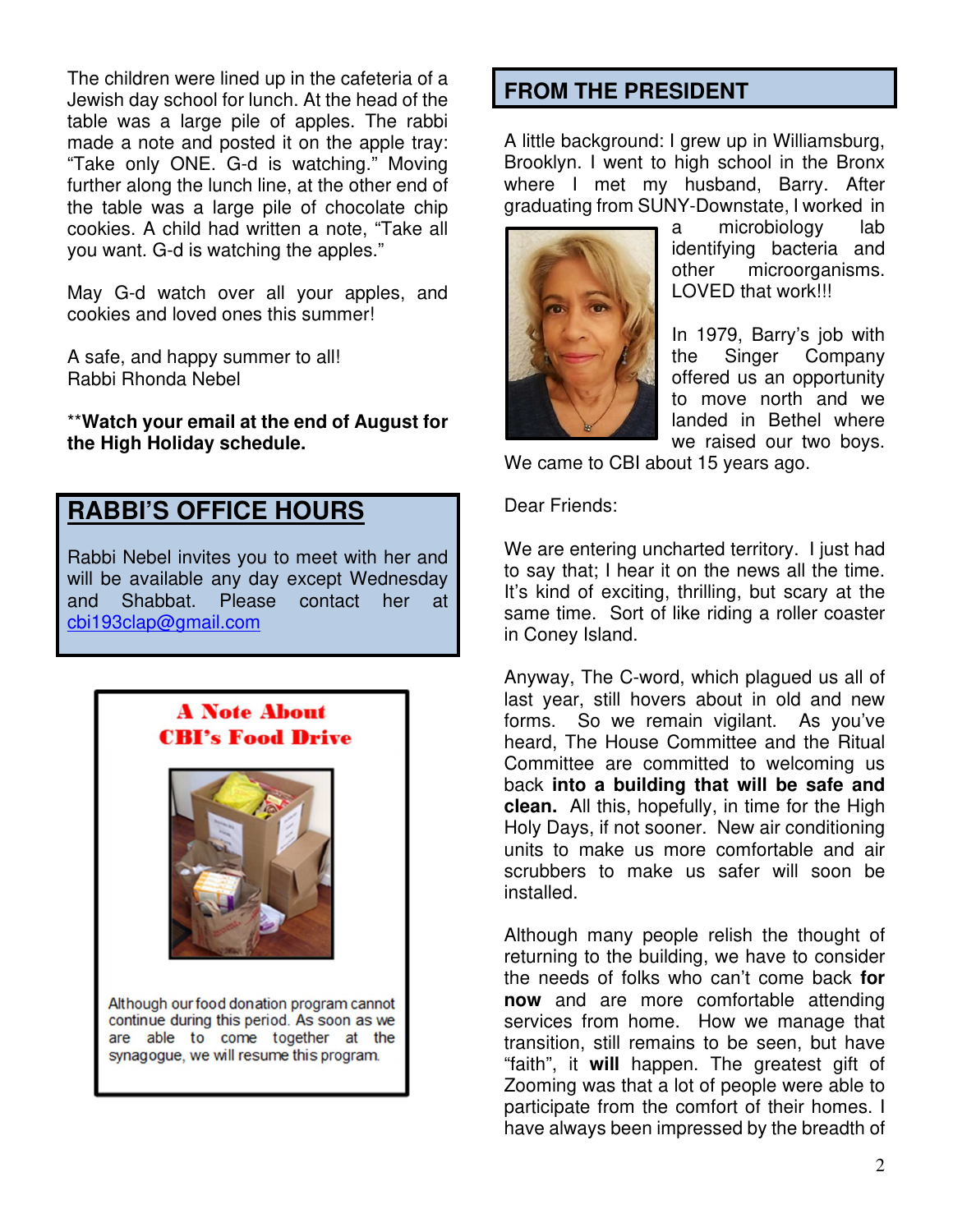talent in our tiny community; and it didn't matter if you were in Connecticut, Chicago or Florida, you could still be engaged in a very meaningful way. Who knew?!

Moving forward, please know that we are working very hard behind the scenes to keep us all safe and happy. While we iron out the kinks, I ask that you please be patient with us. You just never know what challenges lie ahead.

As president, I would like to set just a few goals for this year.

Goal #1) **Increasing our membership is crucial to our very existence**. For the last several years, this remains challenge number one. Our Membership Committee remains committed to searching out new members, but they cannot do this alone. I hope that by investing in our internet presence, we stand a better chance of attracting new members. Over the past year, and with very little experience, the Website Committee has worked really hard learning the ins and outs of maintaining our website and social media pages at no cost to the synagogue. Kudos to them. They deserve a prize. But now we need to do more to bring us up to date. A financial boost may be just what makes us better known in the Greater Danbury area, bringing in more families and with that the pitter-patter of young feet. And isn't that what it's all about?

### Goal #2) **Membership**

Have you been talking to your friends and neighbors? Did you know "word of mouth" is not only the best compliment but also the best advertisement. Let your friends know about that little shul in Danbury where that cliché "warm and welcoming" really does exist.

#### Goal #3) **Can you guess, what it is? Membership.**

Tell your friends about your Zoom Shabbat service, the engagement, the participation. Have you noticed the Rabbi's warm, fuzzy touch coming right through the screen. Creepy isn't it? No, I mean in a good way.

Please invite your friends to a Schmooze and Booze. Everybody is welcome. My plan is to continue what Glen started. Schmoozes in the backyard, game nights, and talent shows are a great way to get to know our fellow members; and in the end, a friend of yours can very well become a friend to all of us and a member at CBI.

There will be a couple of "fun"raisers. After all, we have an aging building to maintain…but, more on that to follow.

PLEASE KNOW…My "door" is always open. Any ideas, please throw them my way, just not at 3 o'clock in the morning. OK?

In closing I want to thank my predecessor, Glen, for his strong and forward-thinking leadership, two years of creative, pun-slinging silliness. He is a man with a heart of gold, generous of heart and spirit. Love you, Glen.

And to our Board, our Vice President, Julie Leventon, Executive Committee, and Trustees. Thank you all for your support, your willingness to serve, and your dedication to our little shul.

I hope everyone had a happy and safe  $4<sup>th</sup>$  of July. God bless America and God bless CBI.

Thank you. Iz Kaplan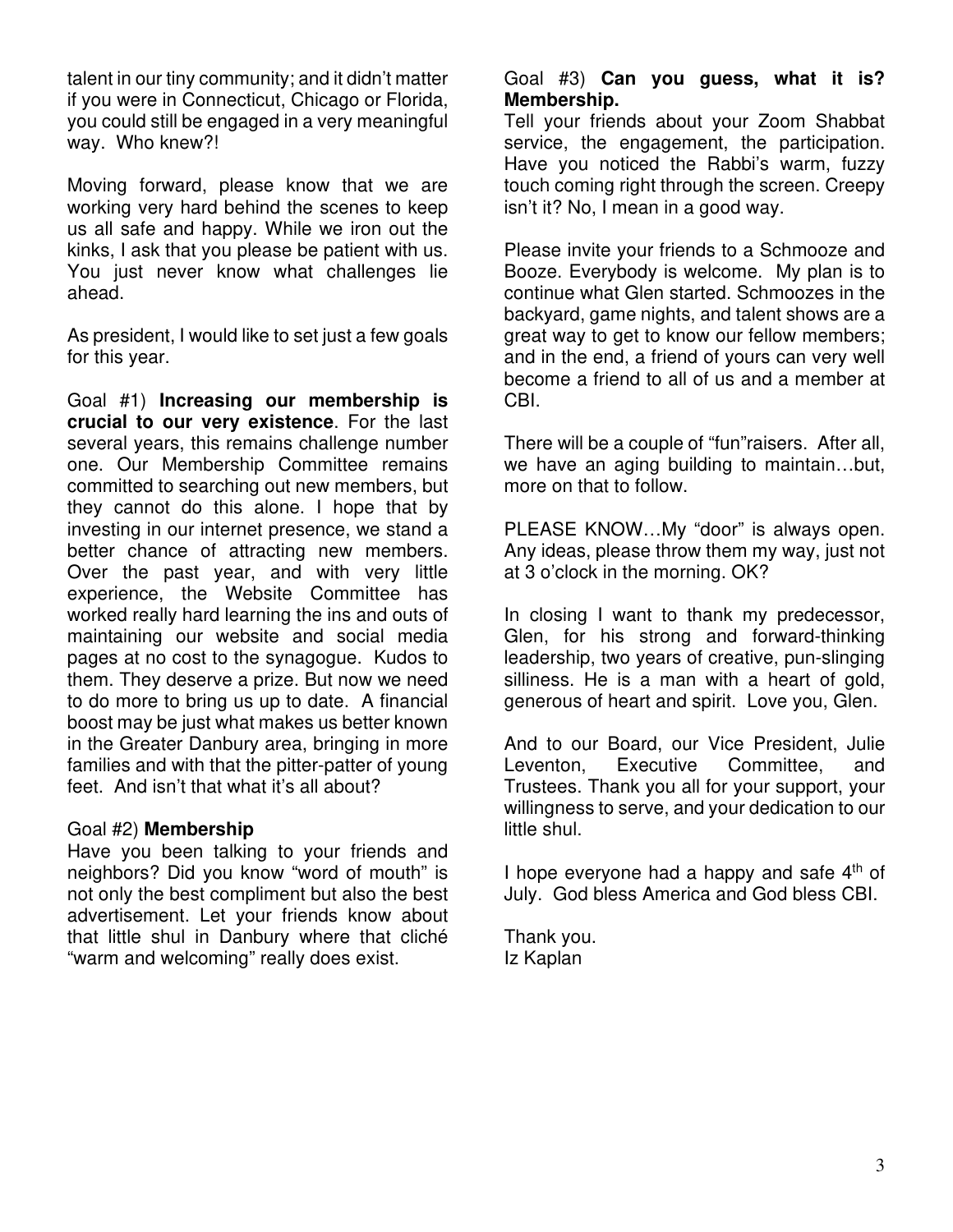### **GOLDMANS HONORED BY FAMILIES NETWORK**

Families Network of Western CT, a Danbury based organization dedicated to preventing child abuse through parent education, support and child abuse sensitization, honored the late Dr. Alvin Goldman by establishing the Alvin Goldman service award to be presented yearly to an individual who has provided outstanding service in improving the lives of children in the Greater Danbury Area. The first recipient of this award was none other than long time CBI member, Pat Goldman, Alvin's wife of 63 years.

As stated in the Families Network luncheon program the Goldmans' "…..love of children, devotion to Jewish Education and their genuine desire to make a positive difference in the lives of children of all faiths was a commitment that they shared." Dr. Goldman, a pediatrician, supported the work of Families Network for the 23 years of its existence serving as consulting pediatrician, mentor, advisory board liaison and board member. Pat was a staunch advocate for children during her long and successful career as a group counselor with the Danbury Public School Birth to Three program and the Danbury Regional Commission on Childcare, Rights and Abuse.

The luncheon, a joyous outdoor celebration of the work of Families Network was well attended by people from the Danbury area community including many CBI members. We are proud of Pat and Alvin not only for what they have done for CBI but for all they have contributed to the community at large.

.



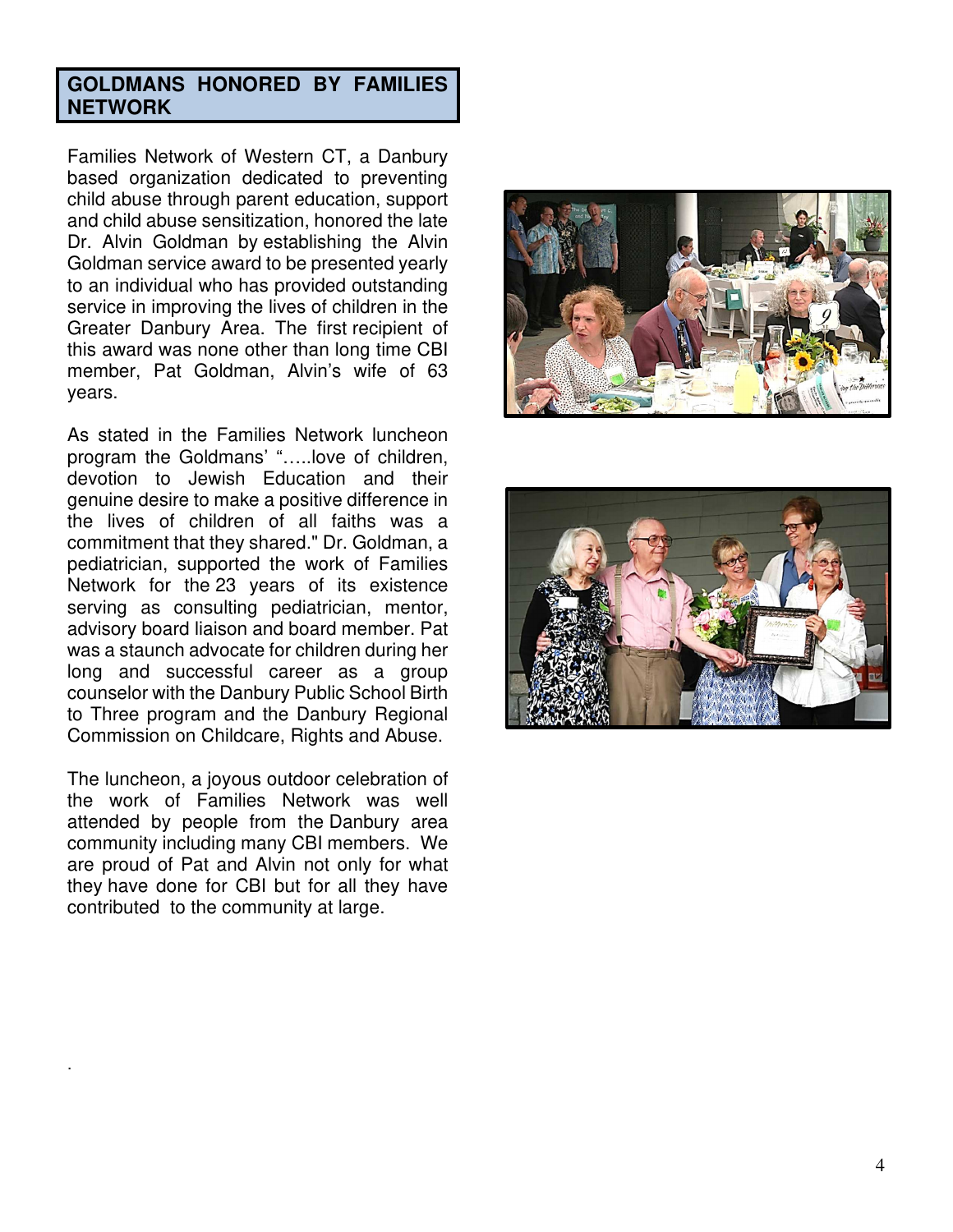# **HAVE A NOSH**

If you're like me, you like to have Challah on Friday night. But what happens if you don't have a crowd to help you finish it off? Make Croutons! Here are two recipes (that I modified slightly) from Jamie Gellar, an Israeli-American food writer, who will help you used up that Challah and enjoy it in a spinach salad.

#### **SPINACH SALAD WITH POMEGRANATE DRESSING**

### **For Salad**

6 cups baby spinach leaves, whole or thinly sliced

2 cups carrot ribbons

1 cup cucumber ribbons

1 cup thinly sliced red cabbage

Honey While Wheat Croutons (see recipe below)

 $\frac{1}{2}$  cup pomegranate seeds

### **For Dressing**

1 Shallot, minced

- 2 tablespoons pomegranate juice
- 1 tablespoon Dijon mustard
- 2 tablespoons red wine vinegar
- 1 teaspoon kosher salt
- ½ teaspoon freshly ground black pepper

½ cup extra-virgin olive oil, or your preferred oil

#### **Preparation**

In a salad bowl, toss the salad ingredients. In a small bowl, whisk shallots with the pomegranate juice, mustard, vinegar, salt and pepper. Whisk in the oil in a steady stream. Drizzle dressing over spinach salad to taste, and gently toss to coat.

#### **CHALLAH CROUTONS**

The original recipe calls for Whole Wheat Challah. You can make this with regular Challah.

#### **Ingredients**

2 cubes Gefen frozen fresh crushed garlic or 2 minced garlic cloves

- 2 tablespoons olive oil
- 2 generous tablespoons honey

4 cups whole wheat challah, cut into 1-inch cubes

#### **Preparation**

Preheat oven to 425 F.

Line a baking sheet with parchment paper. In a large mixing bowl, whisk together the garlic, oil, and honey. Add bread cubes and toss to coat. Spread on prepared baking sheet in a single layer with enough space so the bread will crisp. Bake at 425 F for 3-5 minutes, or golden and crisp. Once completely cooled, store any extra croutons in a tightly sealed container for at least 2 weeks.